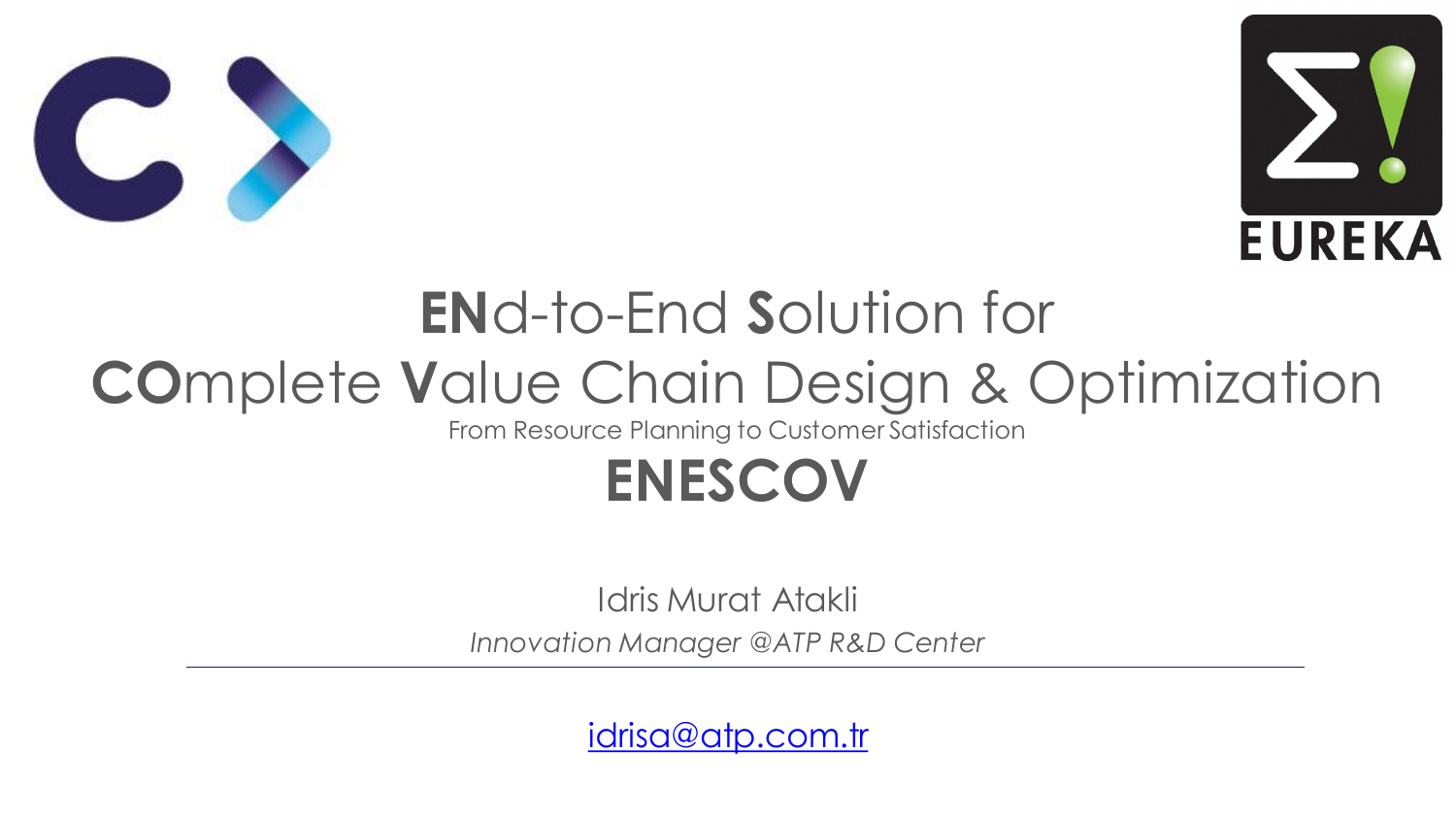## ATP Organization Profile



AtaHolding - Fast Food, Finance, Logistics (2500+ locations, 40K+ employees globally)





- Software Dev. and R&D
- **Founded in 1997**
- **#113 on Turkey ICT 500**
- **150+ employees**
- **2 R&D Centers**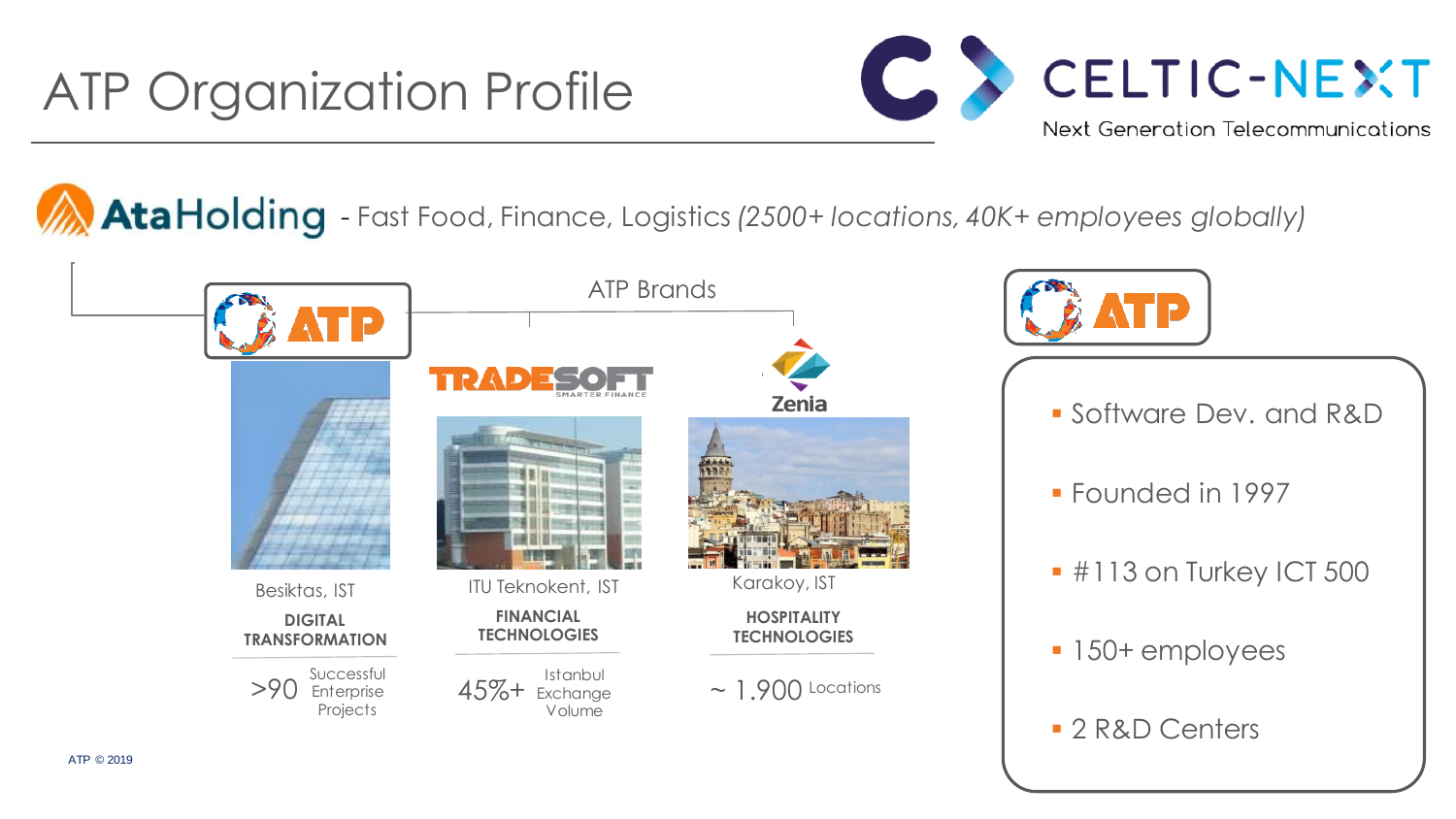

- **Vision:** Ensure Minimum Information Asymmetry in Value-Chain & Waste Reduction
- **Motivation:** Inefficient Vertical Business Processes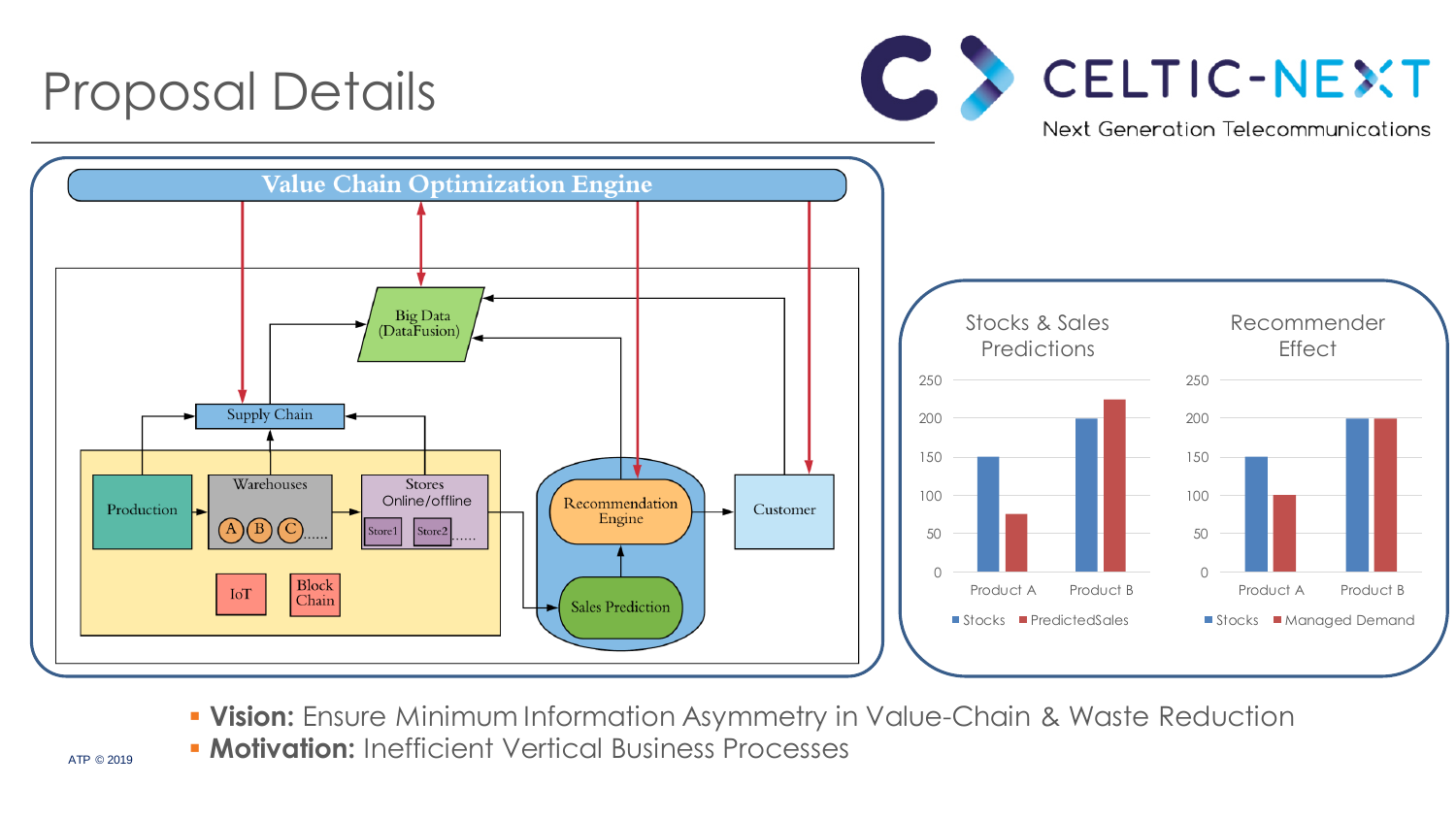## Proposal Value



### Main Benefit:

• Increase in resource management efficiency by using recommendation engine and optimization methods for preserving the value of resources (raw materials, water and energy)

### Added Value:

- Circular Economy via optimum use of natural resources
- •Waste reduction and energy saving
- Demand management via recommendation-based optimization
- Process transparency& transaction cost reduction via accurate sales prediction

## Why participate:

- Benefit from ENESCOV's value-chain experience through end-to-end solution of **demand driven resource management system**
- Development within joint and enhanced R&D competencies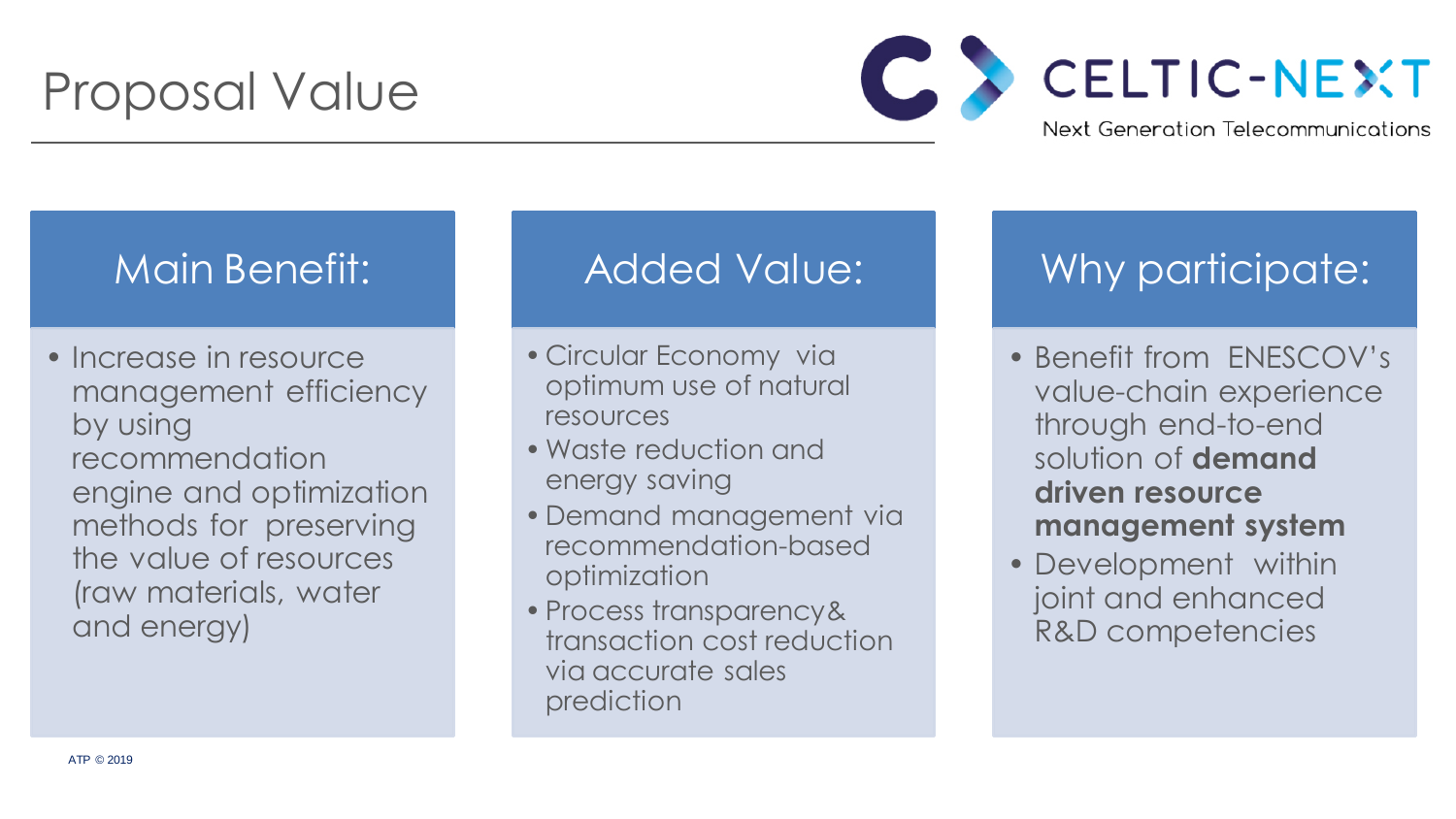## Proposal Value Pt.2



#### Expected Outcome:

• End-to-End Solution for Complete Value-Chain Design and Optimization

#### Impact:

• Circular Economy

#### Overall Goals:

- Resource planning efficiency
- Production and supply chain optimization
- •Waste and carbon foot-print decrease
- Profit increase through more efficient value-chain

#### Project TimeLine:

• 24 months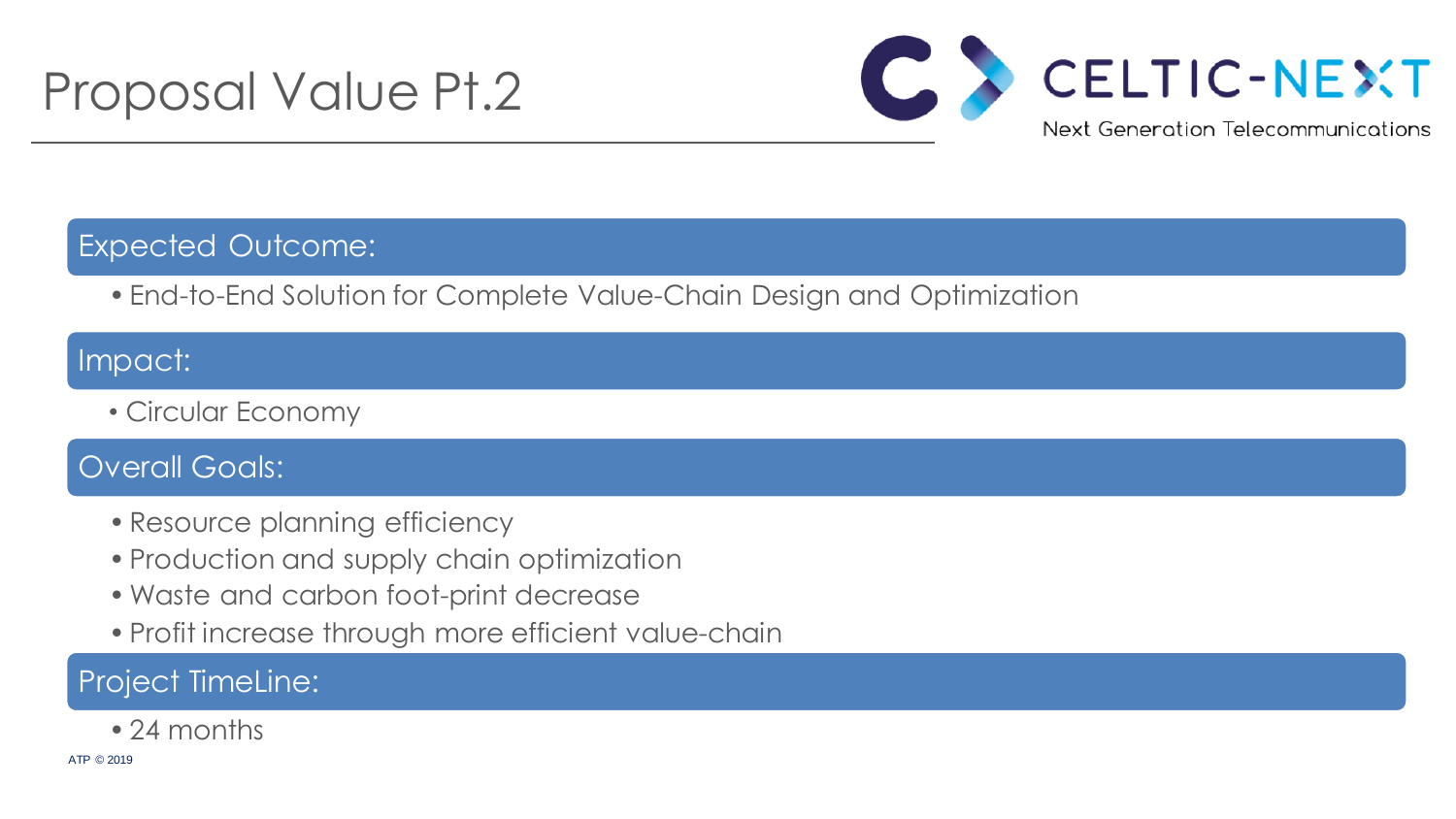## Expertise & Needs



#### $\bullet$  Al

- Recommendation Systems
- Prediction / Optimization
- Computer Vision
- Augmented Reality
- Blockchain
- Country consortiums established: Turkey, S.Korea, Spain, Hungary

### Under Construction Consortium's Expertise:



- Supply Chain Optimization
- $\cdot$  IoT
- Big Data
- Cloud Solutions
- Frontend/ Backend/ System Integration
- SME and large scale companies as technology providers, data providers and end-users

### Looking for: